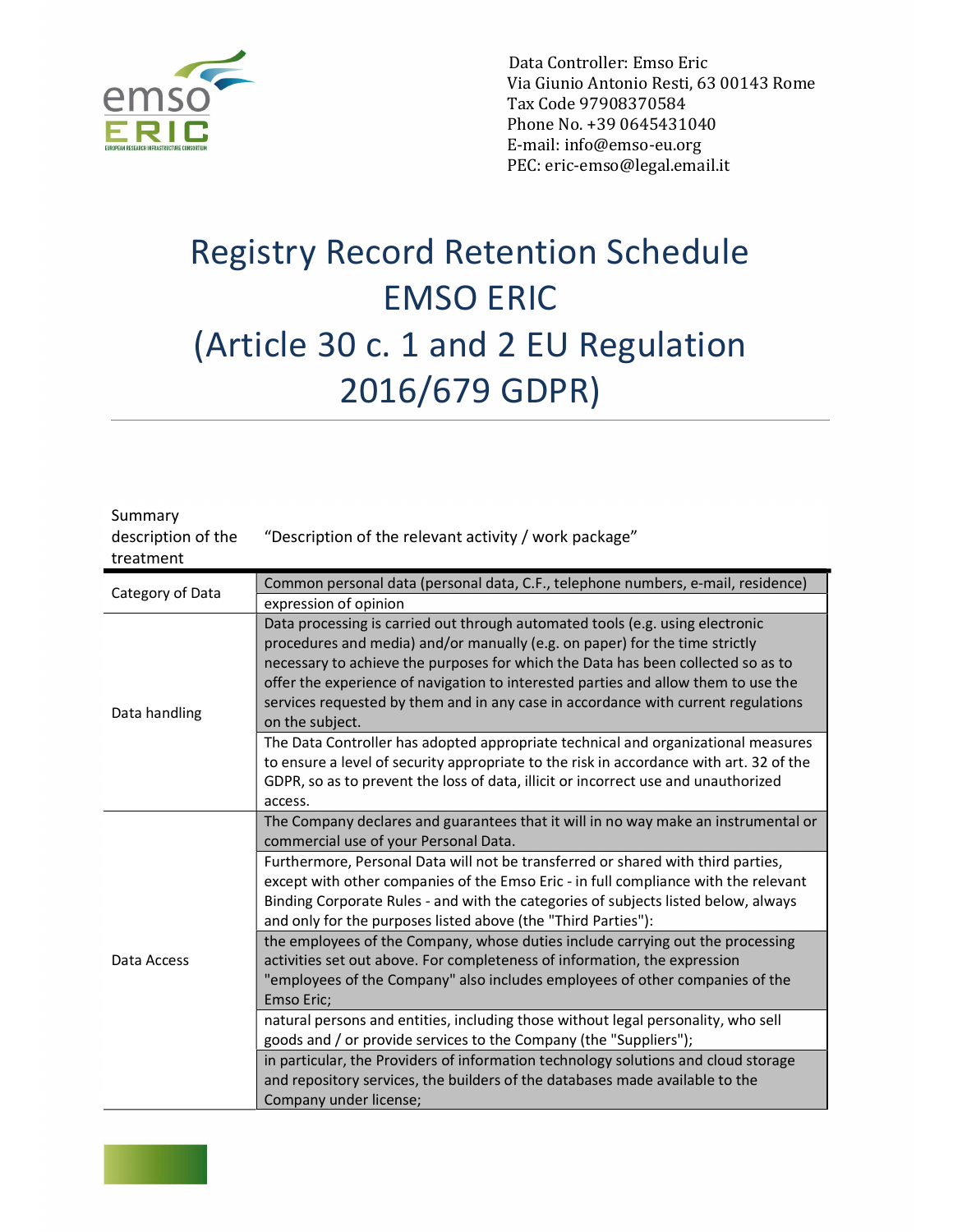

Data Controller: Emso Eric<br>
Via Giunio Antonio Resti, 63<br>
Tax Code 97908370584<br>
Phone No. +39 0645431040<br>
E-mail: info@emso-eu.org Via Giunio Antonio Resti, 63 00143 Rome Tax Code 97908370584 Phone No. +39 0645431040 E-mail: info@emso-eu.org PEC: eric-emso@legal.email.it

| Summary            |                                                                                         |
|--------------------|-----------------------------------------------------------------------------------------|
| description of the | "Description of the relevant activity / work package"                                   |
| treatment          |                                                                                         |
|                    | any other third party legitimately transferee, in whole or in part, of the rights and / |
|                    | or obligations of the Company;                                                          |
|                    | consultants and professionals, external to the Company, as well as professional         |
|                    | associations and companies between professionals whose services the Company             |
|                    | uses, also for operations on the Company's assets and for the so-called                 |
|                    | extraordinary corporate transactions;                                                   |
|                    | the commercial partners of the Company, who compete with the Company in                 |
|                    | providing information, within the limits permitted by law and by the regulations of     |
|                    | the pharmaceutical sector, about the Company's products and services.                   |
|                    | The aforementioned Third Parties are in any case obliged, by virtue of a specific       |
|                    | contract, to guarantee a level of protection and confidentiality of Personal Data such  |
|                    | as to comply with any regulatory obligation regarding the processing and security of    |
|                    | information, including the obligations and duties deriving from Privacy Policy.         |
|                    | Access to personal data will be granted only to employees specifically "in charge"      |
|                    | and authorized, who have an actual need to use such data and who have been              |
|                    | instructed to carry out the processing ina suitable manner, in compliance with the      |
|                    | principles of security and confidentiality and with obligations of secrecy and          |
|                    | professional confidentiality. Any violations of the law on the protection and           |
|                    | processing of personal data by employees of the Company will be assessed                |
|                    | internally, including disciplinary. Compliance by staff with the relevant codes of      |
|                    | conduct and other business procedures shall be subject to regular monitoring and        |
|                    | verification.                                                                           |
| Storage            | according to relevant internal Emso Eric privacy policies (i.e., Privacy notices for    |
|                    | staff, etc.)                                                                            |
|                    | Records can be defined as 'Information created, received and maintained as              |
|                    | evidence and information by an organisation or person in pursuance of legal             |
|                    | obligations or in the transaction of business'.                                         |
|                    | Records are an essential resource and contain information which is unique and           |
|                    | invaluable. They can be used as an audit trail as they provide evidence/proof of a      |
|                    | specific activity. Records come in electronic (including emails, video and audio        |
|                    | materials) and paper format. It is important that both types must be managed            |
|                    | equally well, especially in terms of storage, accessibility and disposal.               |
| Records            | Records should be managed accordance with the principles below:                         |
|                    | Records => Records are evidence of our actions and decisions and must be retained       |
|                    | as long as required                                                                     |
|                    | Responsibility => All staff have responsibility for Records and should be aware of      |
|                    | what they are using and creating and how they should be retained;                       |
|                    | Risk => There are significant risks from loss, damage or unauthorised access which      |
|                    | need to be managed effectively. There are also risks from loss of control of records;   |
|                    | Retention => Keep records only as long as they are needed;                              |
|                    | Rights => The public has a right to access our records subject to data protections      |
|                    | regulations and Freedom of Information exemptions;                                      |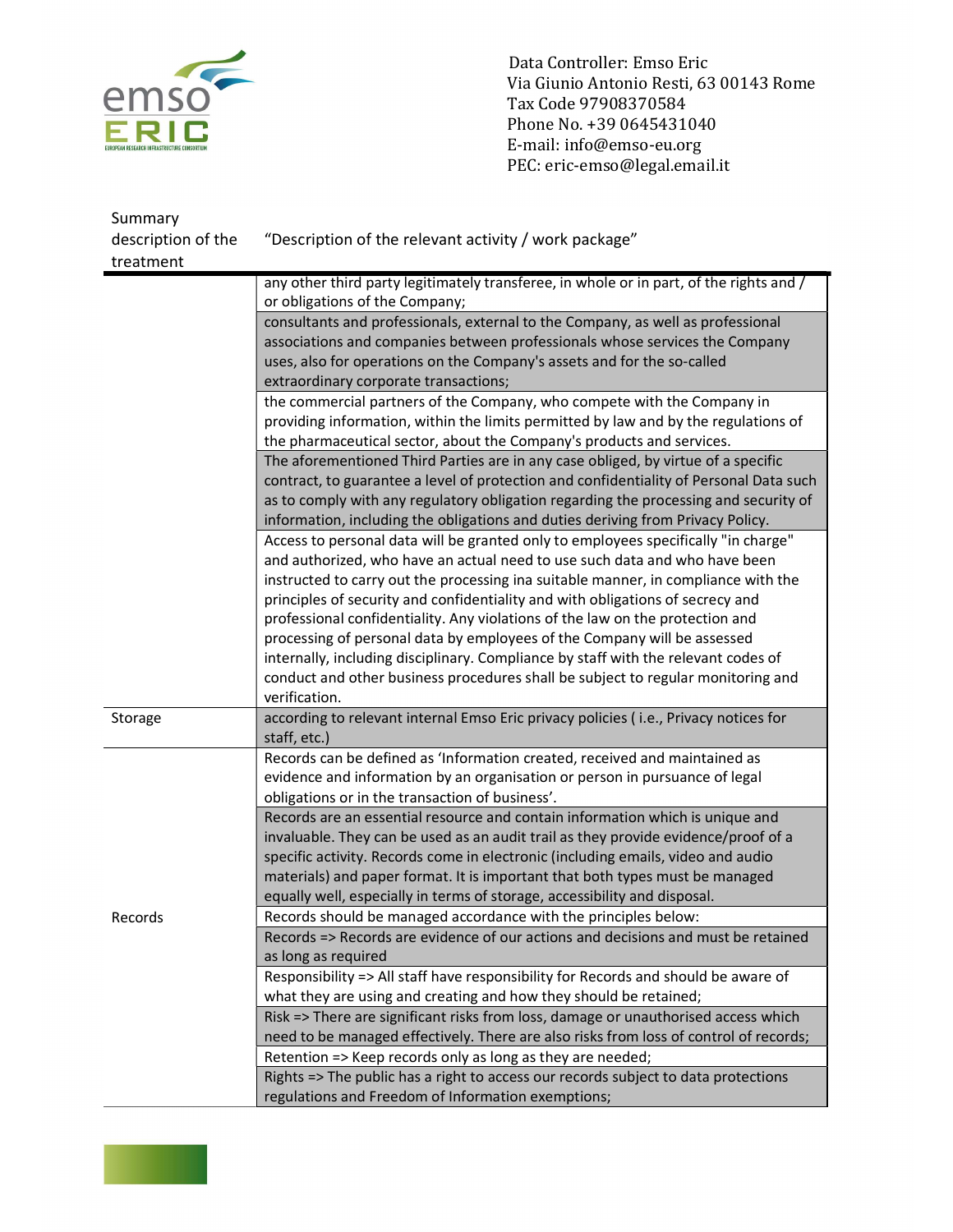

Data Controller: Emso Eric<br>
Via Giunio Antonio Resti, 63<br>
Tax Code 97908370584<br>
Phone No. +39 0645431040<br>
E-mail: info@emso-eu.org Via Giunio Antonio Resti, 63 00143 Rome Tax Code 97908370584 Phone No. +39 0645431040 E-mail: info@emso-eu.org PEC: eric-emso@legal.email.it

| Summary                       |                                                                                         |
|-------------------------------|-----------------------------------------------------------------------------------------|
| description of the            | "Description of the relevant activity / work package"                                   |
| treatment                     |                                                                                         |
|                               | Reliability => Records should be managed effectively to ensure that they are high       |
|                               | quality and reliable.                                                                   |
| Sharing of Data               | No particular category of your Personal Data (c.d. «sensitive data»: for example,       |
|                               | information on health status) will be processed and/or communicated to third            |
|                               | parties, internal or external to the Emso Eric, except in the presence of prior and     |
|                               | explicit written consent, which, however, must be lent to the Society ina specific and  |
|                               | timely manner. Also in this case, the processing will take place for the purposes       |
|                               | mentioned above                                                                         |
|                               | The purposes of Retention Schedule are to:                                              |
|                               | Improve efficiency of working practices and enable easy and speedy retrieval            |
|                               | of records;                                                                             |
|                               | Prevent records from being discarded prematurely;                                       |
|                               | Ensure that information is not kept unnecessarily;                                      |
|                               | Eliminate retention of duplication of records;                                          |
|                               | Provide a consistent, controlled system for the disposal of material across             |
|                               | EMSO;                                                                                   |
|                               | Help in saving space, time, effort and money;                                           |
|                               | Comply more readily with requests for information, both internally and                  |
|                               | externally                                                                              |
| <b>Retention of Data</b>      | A properly implemented and consistently applied Records Retention Schedule              |
|                               | improves the efficiency of working practices, and protects the interests of EMSO by     |
|                               | ensuring that records are not kept for longer than they are needed to meet              |
|                               | operational needs.                                                                      |
|                               | EMSO does not keep all records permanently. Only records which have, evidential,        |
|                               | legal, historical, or business importance are retained for a specific length of time or |
|                               | permanently (in limited cases).                                                         |
|                               | Emso Eric, as Data Controller, keeps in its systems the Data acquired in form that      |
|                               | allows the identification of the interested parties for a period of time strictly       |
|                               | necessary for the pursuit of the purposes for which they are processed and in any       |
|                               | case for a maximum of 5 years from the end of the project.                              |
| <b>Staff Responsibilities</b> | Heads of EMSO's Departments have overall responsibility for the management of           |
|                               | records generated by activities within their departments.                               |
|                               | The Head of HR has particular responsibility to ensure the integrity of the staff and   |
|                               | staff records respectively and is responsible for managing staff records while the      |
|                               | Head of Admissions is responsible for applicant data.                                   |
|                               | All staff have record management responsibilities. Each member of staff is              |
|                               | responsible for ensuring that records within their control are not kept permanently,    |
|                               | unless they fall within the various categories listed in the Retention Schedule and     |
|                               | need to be retained for archival purposes.                                              |
|                               | All staff should be aware that they are creating records through their work and         |
|                               | ensure that these are secured and disposed of appropriately, including emails. They     |
|                               | should establish which emails are key records and act accordingly.                      |